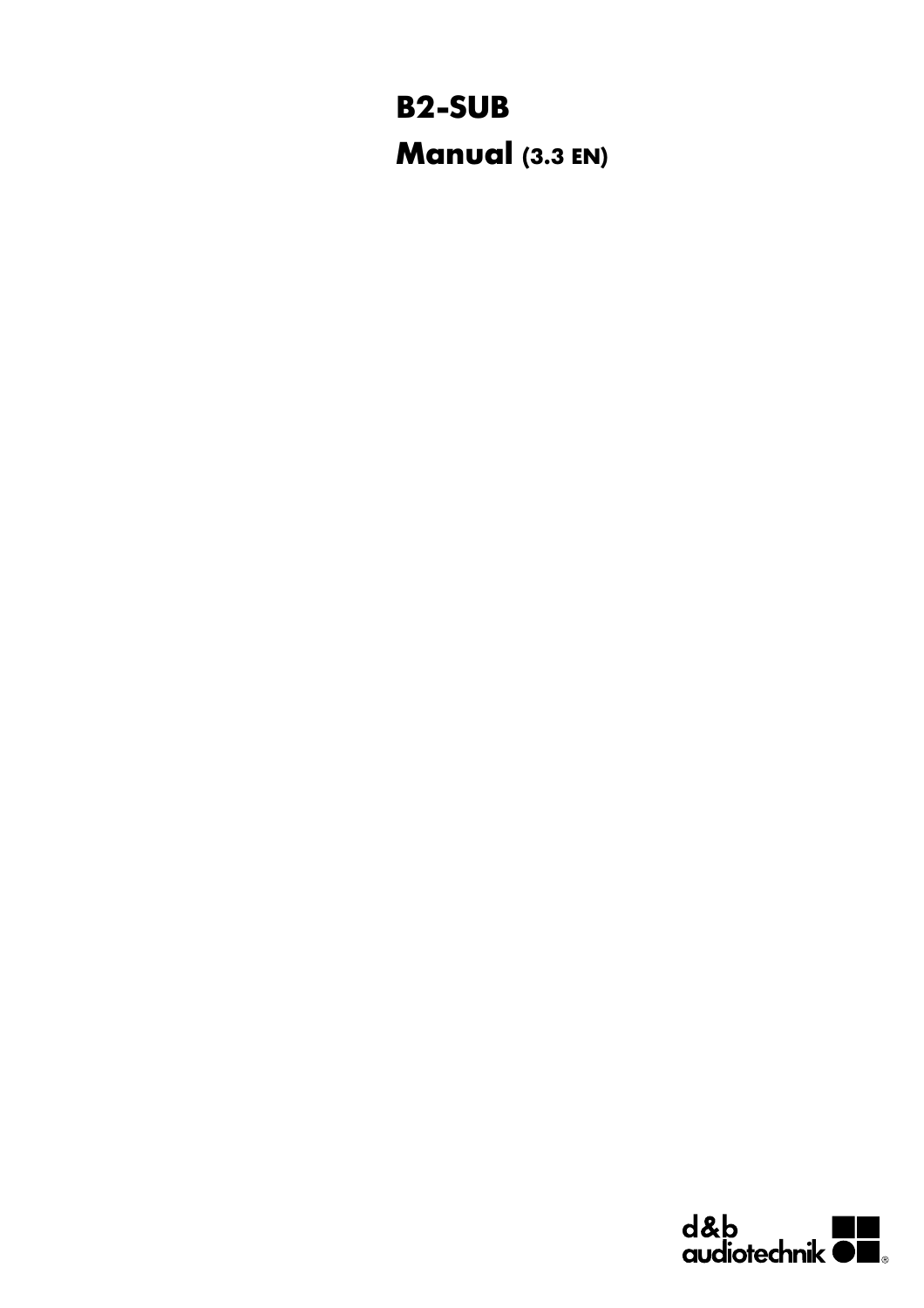**Symbols on the equipment**



**Please refer to the information in the operating manual.**

**WARNING! Dangerous voltage!**

#### **Contents**

#### **General Information**

B2-SUB Manual

Version 3.3 EN, 05/2012, D2091.E .03

Copyright © 2012 by d&b audiotechnik GmbH; all rights reserved.

#### **Keep this manual with the product or in a safe place so that it is available for future reference.**

When reselling this product, handout this manual to the new customer.

If you supply d&b products, please draw the attention of your customers to this manual. Enclose the relevant manuals with the systems. If you require additional manuals for this purpose, you can order them from d&b.

d&b audiotechnik GmbH Eugen-Adolff-Strasse 134, D-71522 Backnang, Germany Telephone +49-7191-9669-0, Fax +49-7191-95 00 00 E-mail: docadmin@dbaudio.com, Internet: www.dbaudio.com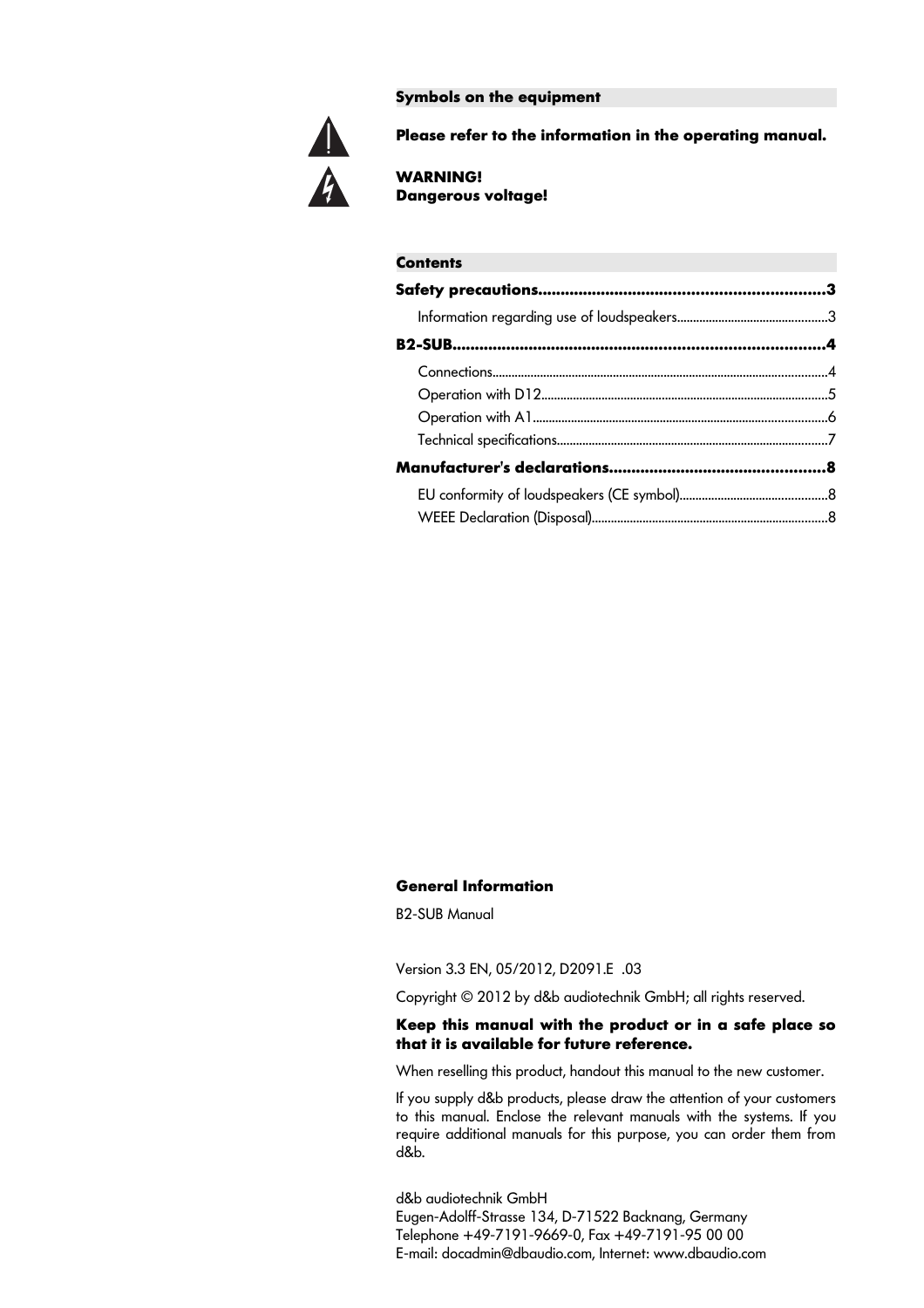

#### **Information regarding use of loudspeakers**

**WARNING!** Never stand in the immediate vicinity of loudspeakers driven at a high level. Professional loudspeaker systems are capable of causing a sound pressure level detrimental to human health. Seemingly noncritical sound levels (from approx. 95 dB SPL) can cause hearing damage if people are exposed to it over a long period.

> In order to prevent accidents when deploying loudspeakers on the ground or when flown, please take note of the following:

> When setting up the loudspeakers or loudspeaker stands, make sure they are standing on a firm surface. If you place several systems on top of one another, use straps to secure them against movement.

> Only use accessories which have been tested and approved by d&b for assembly and mobile deployment. Pay attention to the correct application and maximum load capacity of the accessories as detailed in our specific "Mounting instructions" or in our "Flying system and Rigging manuals".

> Ensure that all additional hardware, fixings and fasteners used for installation or mobile deployment are of an appropriate size and load safety factor. Pay attention to the manufacturers' instructions and to the relevant safety guidelines.

> Regularly check the loudspeaker housings and accessories for visible signs of wear and tear, and replace them when necessary.

Regularly check all load bearing bolts in the mounting devices.

**CAUTION!** Loudspeakers produce a static magnetic field even if they are not connected or are not in use. Therefore make sure when erecting and transporting loudspeakers that they are nowhere near equipment and objects which may be impaired or damaged by an external magnetic field. Generally speaking, a distance of 0.5 m (1.5 ft) from magnetic data carriers (floppy disks, audio and video tapes, bank cards, etc.) is sufficient; a distance of more than 1 m (3 ft) may be necessary with computer and video monitors.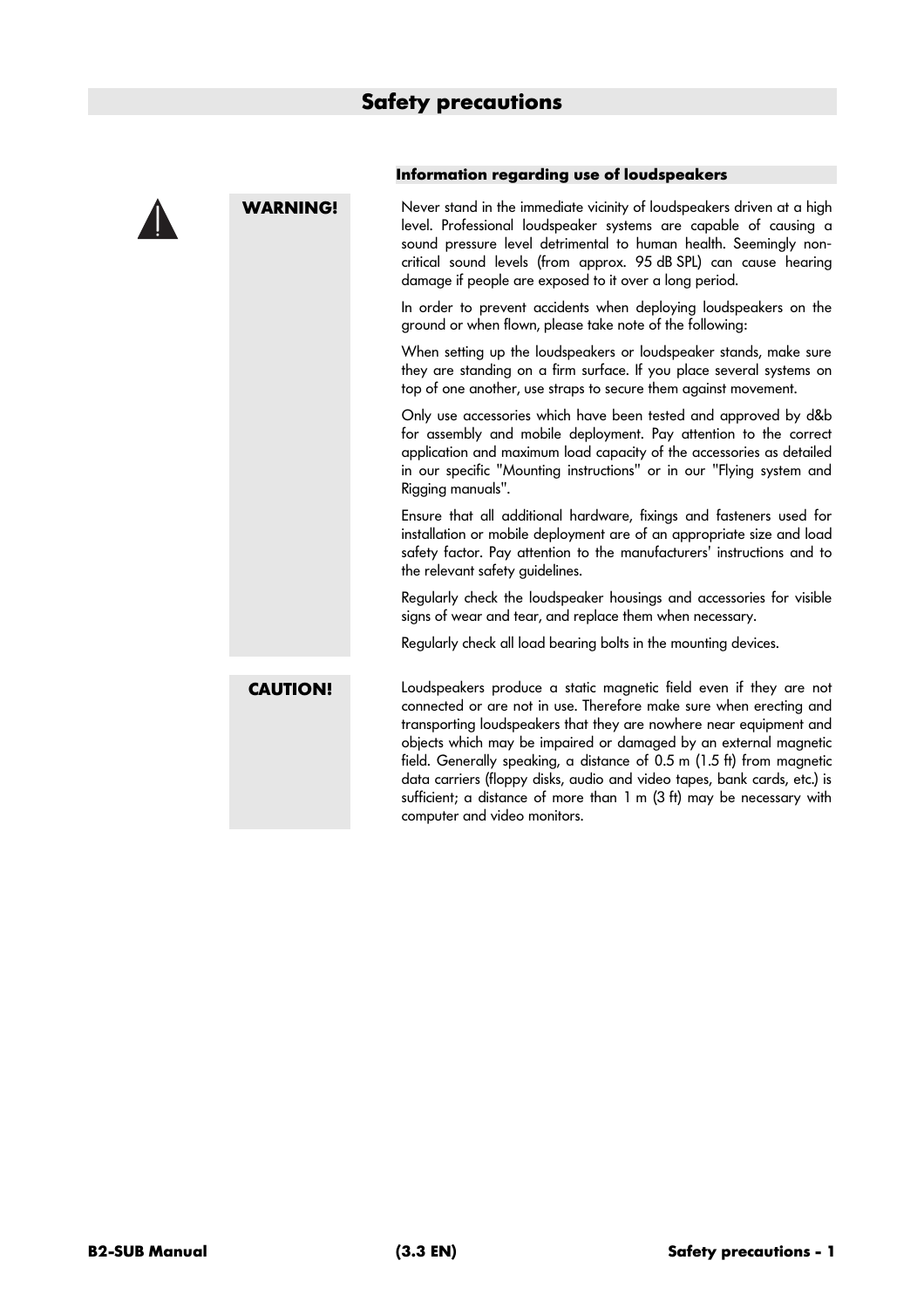

**Fig. 1: B2-SUB**



**Fig. 2: Connector wiring**

# **B2-SUB**

The B2-SUB is an actively driven subwoofer which uses a pair of 18" LF drivers mounted in a bandpass horn cabinet.

The B2-SUB cabinet is constructed from marine plywood and has an impact resistant paint finish. The front of the loudspeaker cabinet is fitted with a rigid metal grill covered with a replaceable acoustically transparent foam. The cabinet is equipped with catches at the top and bottom to secure an optional transport lid E7911. It incorporates eight steel handles and on the rear panel four heavy duty wheels.

**NOTICE:** Only operate B2-SUB loudspeakers with a correctly configured d&b amplifier, otherwise there is a risk of damaging the loudspeaker components.

#### **Connections**

The B2-SUB cabinet is fitted with a single EP5 connector and uses the pin assignments 3/4 and 5 (Pin 5: SenseDrive - D12 in conjunction with 5-wire cables). The B2-SUB can be supplied with a single NL4 or NL8 connector as an option.

Pin equivalents of EP5, NL4 and NL8 connectors are listed in the table below.

The B2-SUB can be supplied with a single CACOM connector as an option to drive the B2-SUB cabinet with the d&b A1 mainframe. SenseDrive is also available when the B2-SUB is driven by the A1 mainframe.

| EP <sub>5</sub>                |  | 3    | 4     | 5 (SenseDrive)  |
|--------------------------------|--|------|-------|-----------------|
| NL4                            |  | $2+$ | $2-$  | n.a.            |
| NL <sub>8</sub><br>(Z0056.600) |  | $1+$ | $1 -$ | 3- (SenseDrive) |
| NL <sub>8</sub><br>(Z0056.601) |  | 4+   | $4-$  | 3- (SenseDrive) |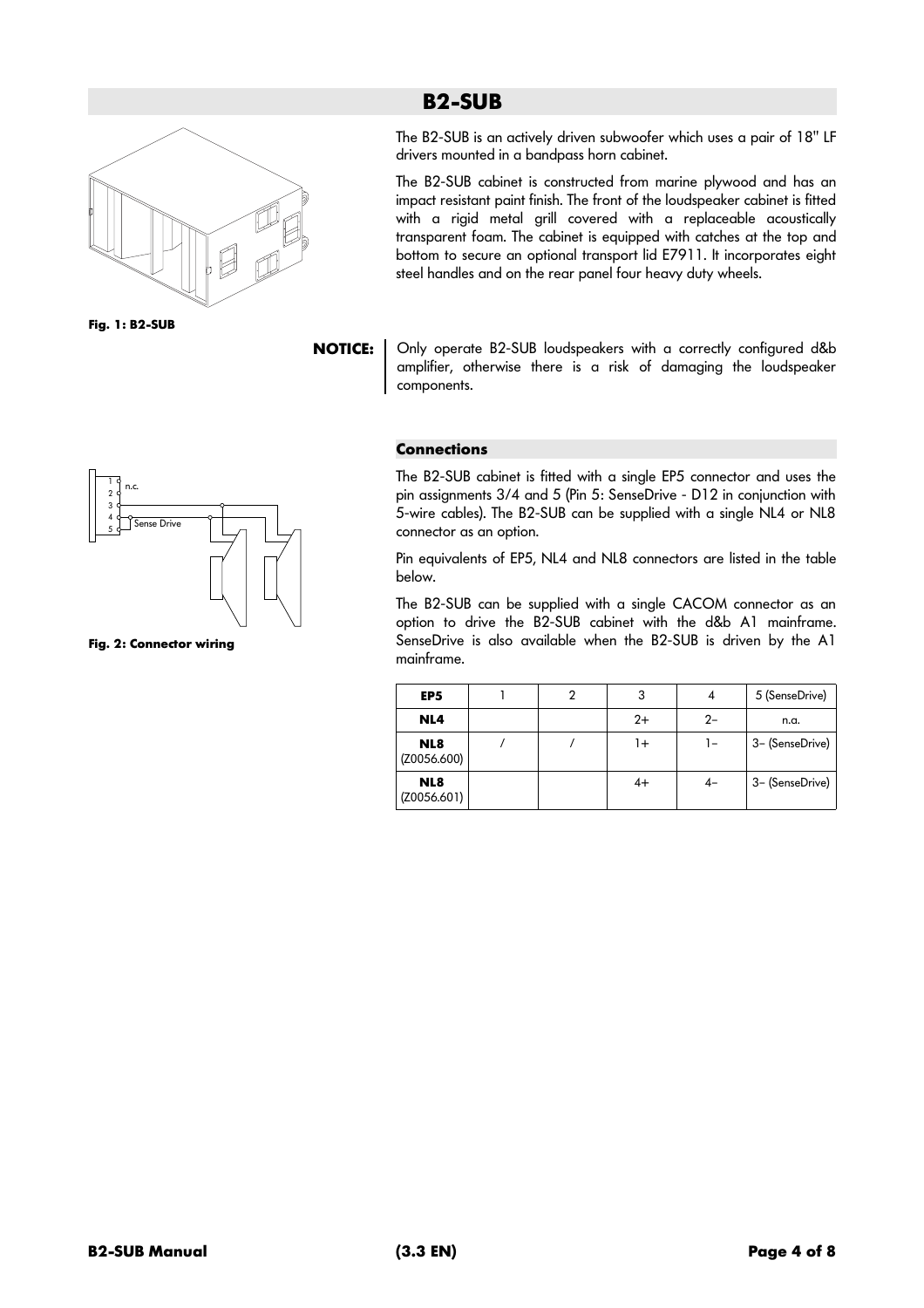

**Fig. 3: CSA Stack (Example)**

#### **Operation with D12**

Select the controller setup B2-SUB.

This is available in "Dual Channel" and "Mix TOP/SUB" mode and enables a single B2-SUB cabinet to be driven by the respective channel.

#### **Controller settings**

In standard mode the B2-SUB can be used as subwoofer for the d&b Cand Q-Series systems (CUT mode). The upper cut-off frequency of 90 Hz (like Q-SUB) is lower than the cut-off frequency of an A1 mainframe with B2 Controller, which was tuned for the use with the d&b F2 system.

#### **INFRA**

Selecting the INFRA switch restricts the B2 frequency response to a narrow, 32 Hz – 68 Hz range (–5 dB). This transforms a B2 into an infrabass system for use with d&b C- and Q-Series loudspeakers.

#### **CSA**

CSA (Cardioid Subwoofer Array) is a method to combine three or multiples of three subwoofer cabinets to form an array with exceptional directivity at low frequencies.

A B2-SUB cabinet driven in CSA mode eliminates the energy radiated to the rear of the two front radiating B2-SUB cabinets (CSA not selected).

CSA decreases the low end diffuse sound field, significantly improving the direct-to-diffuse energy ratio in the audience areas.

Please note that all other settings of the amplifiers driving a CSA have to be identical (input signal, level, INFRA, EQ, delay). Do not use this mode with any other configuration of B2-SUB systems.

Please refer to d&b TI 330 (d&b code D5330.E), which describes the setup in detail. The TI can be downloaded from the d&b website at [www.dbaudio.com.](http://www.dbaudio.com/)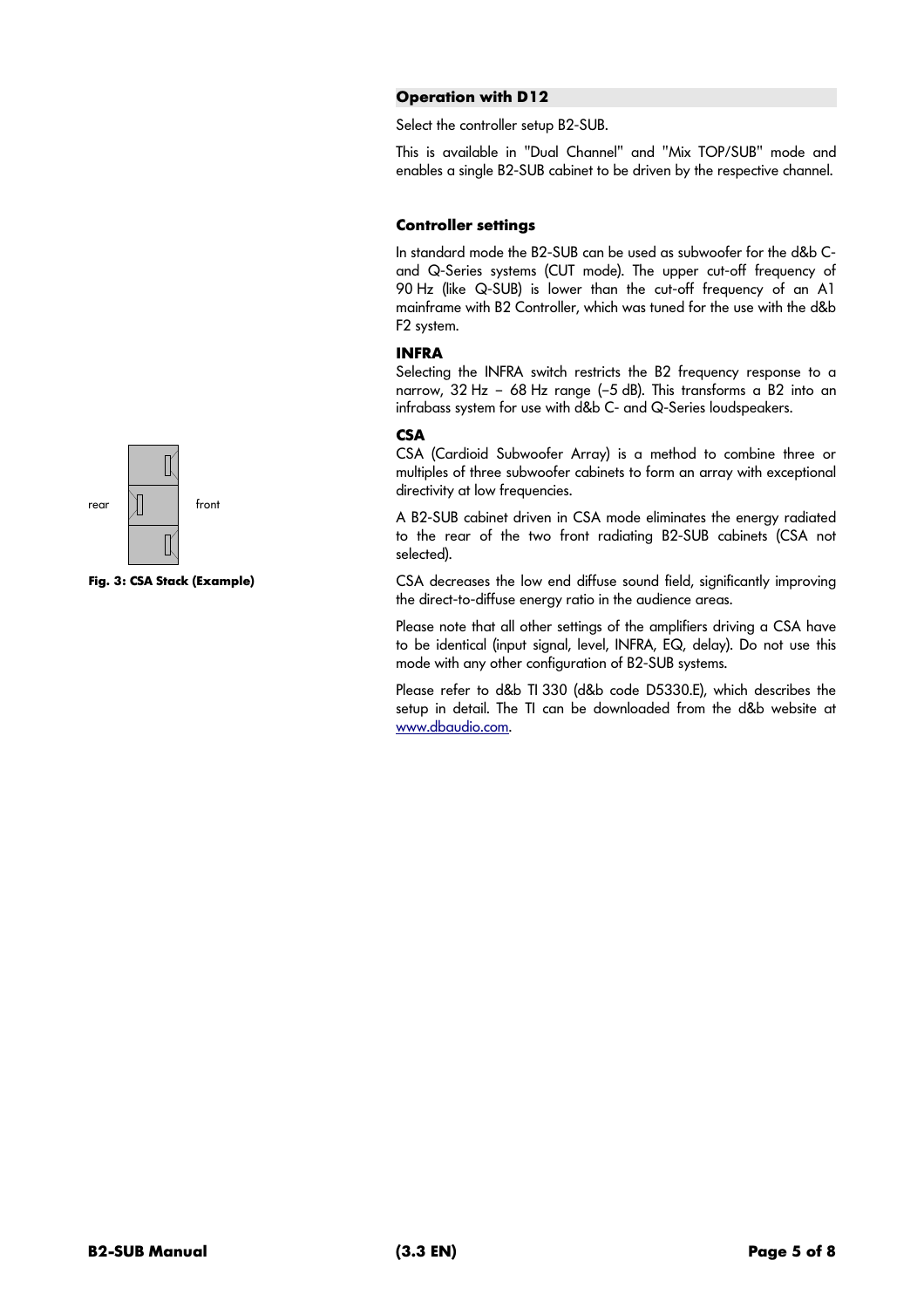

**Fig. 4: Controls on B2-SUB controller module**



**Fig. 5: B2-SUB controller rear panel**

#### **Operation with A1**

One B2-SUB cabinet can be driven by a single A1 mainframe fitted with a B2-SUB controller module.

In standard mode the A1/B2 system is dedicated for the use with d&b F2 systems.

#### **INFRA**

The INFRA setting is available. The characteristics of the INFRA setting are explained in the previous section "Operation with D12 - Controller settings".

#### **Controller module rear panel**

A single 8 pin CACOM output socket is fitted to the module rear panel. An additional balanced XLR output marked C4-OUT is also provided on the module rear panel. The C4-OUT signal can be used to drive C4- SUB controller inputs when a B2 is used as an infrabass system for C4- SUBs. In case of a power or mainframe failure, a bypass relay in the B2 controller module connects the pins of the C4-OUT socket directly to those of the module INPUT socket allowing the continued operation of the C4-SUB and TOP cabinets.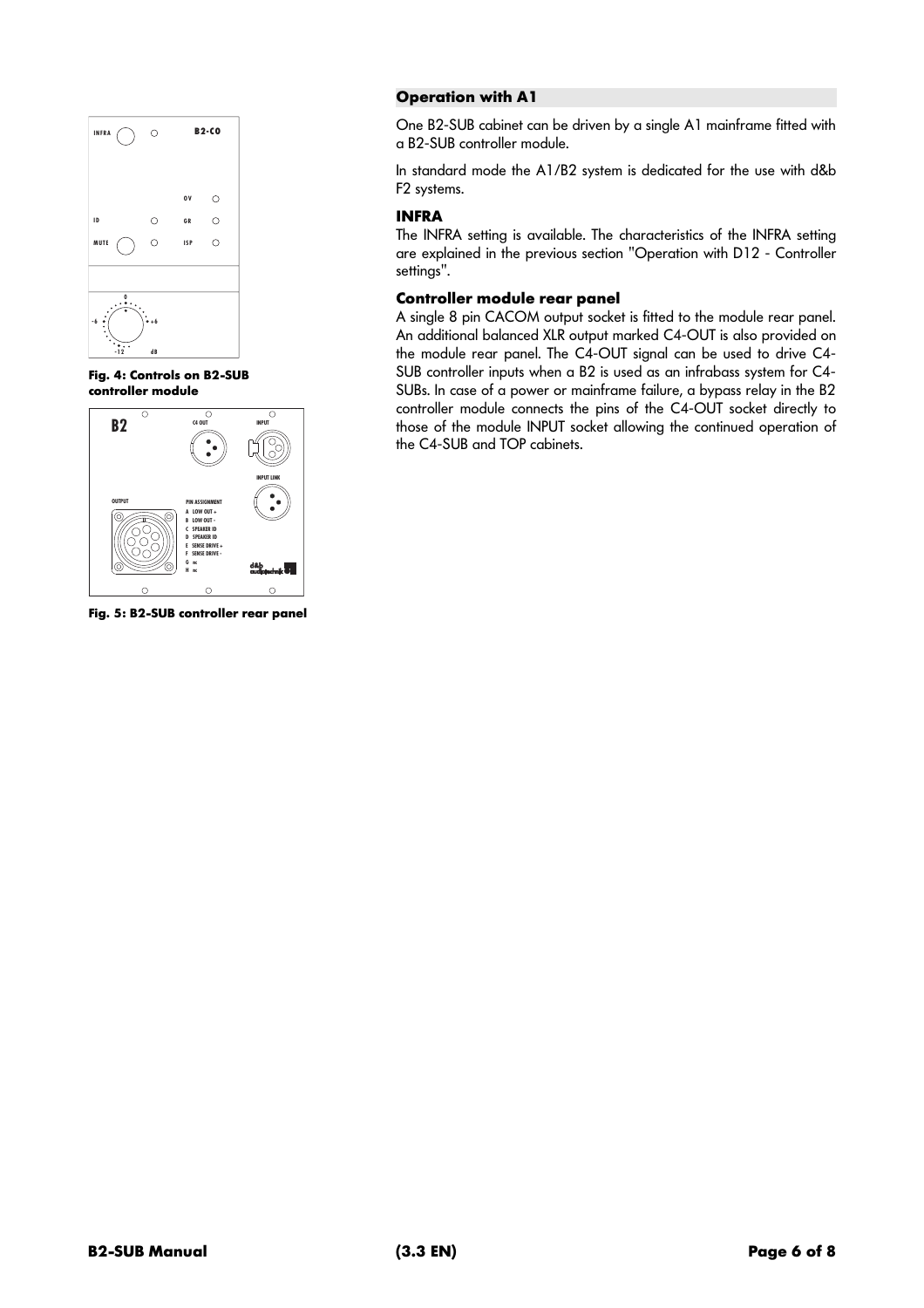

**Fig. 6: B2-SUB frequency response, standard and INFRA mode**

### **Technical specifications**

#### **B2-SUB system data (standard/INFRA)**

| Frequency response (-5 dB) D1237 Hz - 90 Hz / 32 Hz - 68 Hz    |                                                           |
|----------------------------------------------------------------|-----------------------------------------------------------|
| Frequency response (-5 dB) A137 Hz - 125 Hz / 32 Hz - 68 Hz    |                                                           |
| Max. sound pressure (1 m, full space) D12 or A1139 dB / 136 dB |                                                           |
|                                                                | (SPLmax peak, test signal pink noise with crest factor 4) |
|                                                                |                                                           |

#### **B2-SUB subwoofer**

| Pin assignments printed on the controller module rear panel |
|-------------------------------------------------------------|
|                                                             |



**Fig. 7: B2-SUB cabinet dimensions in mm [inch]**